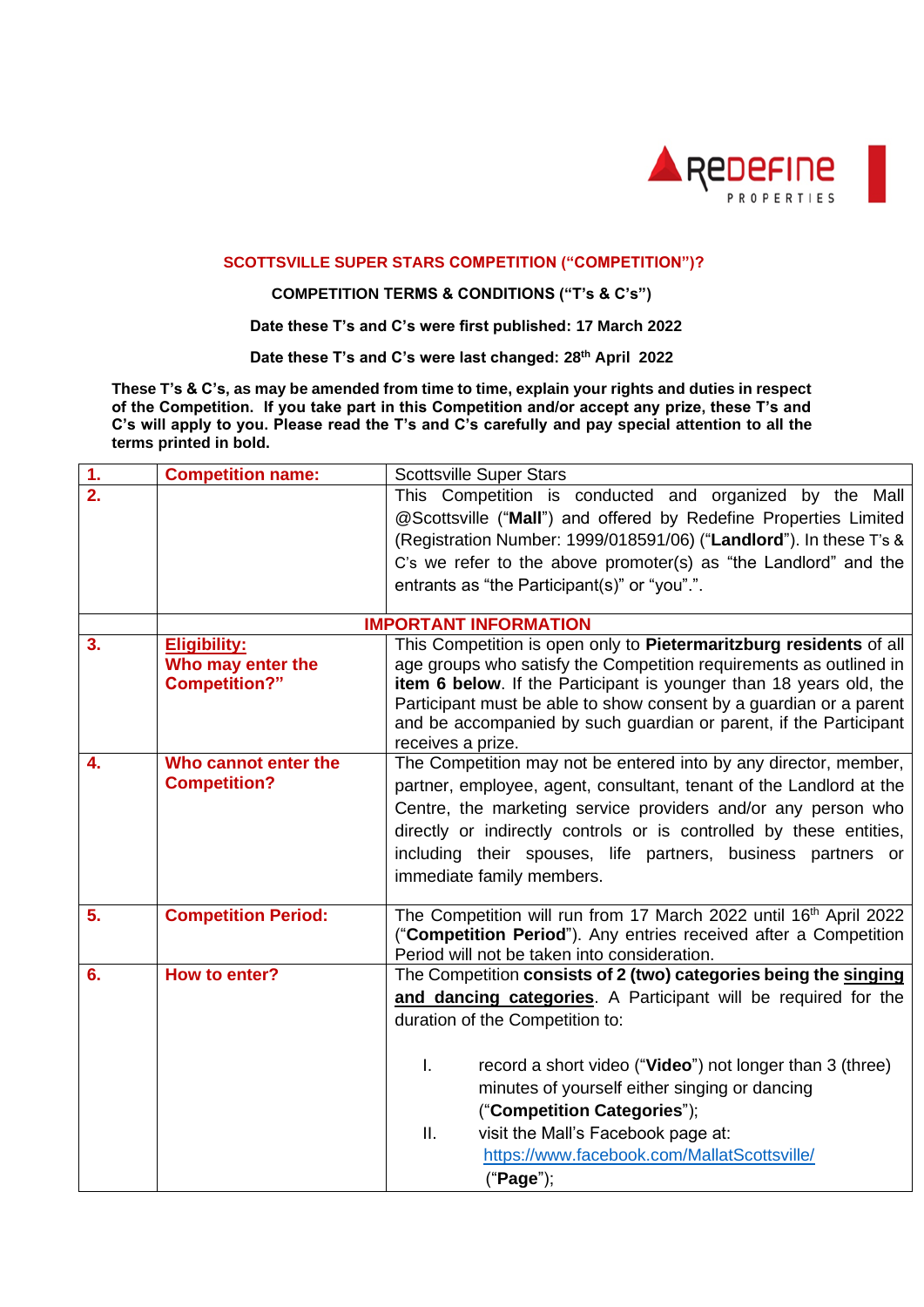

|               |                                       | III.<br>navigate your way through the Page to locate the<br>Competition post ("Competition Post");<br>IV.<br>upload your video in the Competition Post comment                                                                                                                                                                                                                                                                |
|---------------|---------------------------------------|-------------------------------------------------------------------------------------------------------------------------------------------------------------------------------------------------------------------------------------------------------------------------------------------------------------------------------------------------------------------------------------------------------------------------------|
|               |                                       | section ("Comment"); and                                                                                                                                                                                                                                                                                                                                                                                                      |
|               |                                       | V.<br>follow prompts to submit your entry ("Entry").                                                                                                                                                                                                                                                                                                                                                                          |
|               |                                       |                                                                                                                                                                                                                                                                                                                                                                                                                               |
|               |                                       | Upon compliance with $(I) - (V)$ above a Participant will<br>automatically be deemed to have entered the Competition.                                                                                                                                                                                                                                                                                                         |
|               |                                       | There are no additional charges for participating in the<br>Competition. Standard data costs apply as per the Participant's<br>service provider and existing price plan for data usage.                                                                                                                                                                                                                                       |
| $\frac{7}{8}$ | <b>Limitation on entries</b>          | A Participant is limited to 1 (one) entry.                                                                                                                                                                                                                                                                                                                                                                                    |
|               | How will the Winner/s be<br>selected? | Once the Competition Period has expired, the Landlord together with<br>a panel of external judges shall pick the Top 20 Entry's ("Top 20").<br>Ten entries each from the Competition Categories who they believe<br>is most worthy of the prize and to be crowned as the ("Winner").                                                                                                                                          |
|               |                                       | The Top 10 from each category will be invited to the live final event<br>which will be held at the Mall on 30 <sup>th</sup> April 2022, where they will<br>showcase their talents in their designated category and the panel of<br>judges will select 1 (one) Winner from each Competition Category<br>as the prize Winner. The judge's decision is final, and the<br>Landlord will not entertain any dispute in this regard. |
| 9.            | <b>Winner announced on</b>            | The Winners will be announced at the live final event on the 30 <sup>th</sup> of<br>April 2022.                                                                                                                                                                                                                                                                                                                               |
| 10.           | The prizes                            | Each Winner shall receive R 10 000.00 (Ten Thousand Rand) cash<br>prize.                                                                                                                                                                                                                                                                                                                                                      |
|               |                                       | The Prize is courtesy of the Landlord and is subject to the terms and<br>conditions that may be imposed by the Landlord from time to time.                                                                                                                                                                                                                                                                                    |
|               |                                       | The Landlord will not enter into negotiations with the Prize<br>Winner and the Prize is not transferable.                                                                                                                                                                                                                                                                                                                     |
| 11.           | How will the Winner/s be<br>informed? | The Landlord will use all reasonable efforts to contact the Winner<br>during trading hours through his/her Social Media Page using direct<br>messaging.                                                                                                                                                                                                                                                                       |
|               |                                       | If the Landlord is unable to contact or reach the Winner within<br>14(Fourteen) days of having announced the Winner, the Entry by<br>that person will be disqualified and the Landlord shall be entitled to<br>end the Competition without awarding the Prize.                                                                                                                                                                |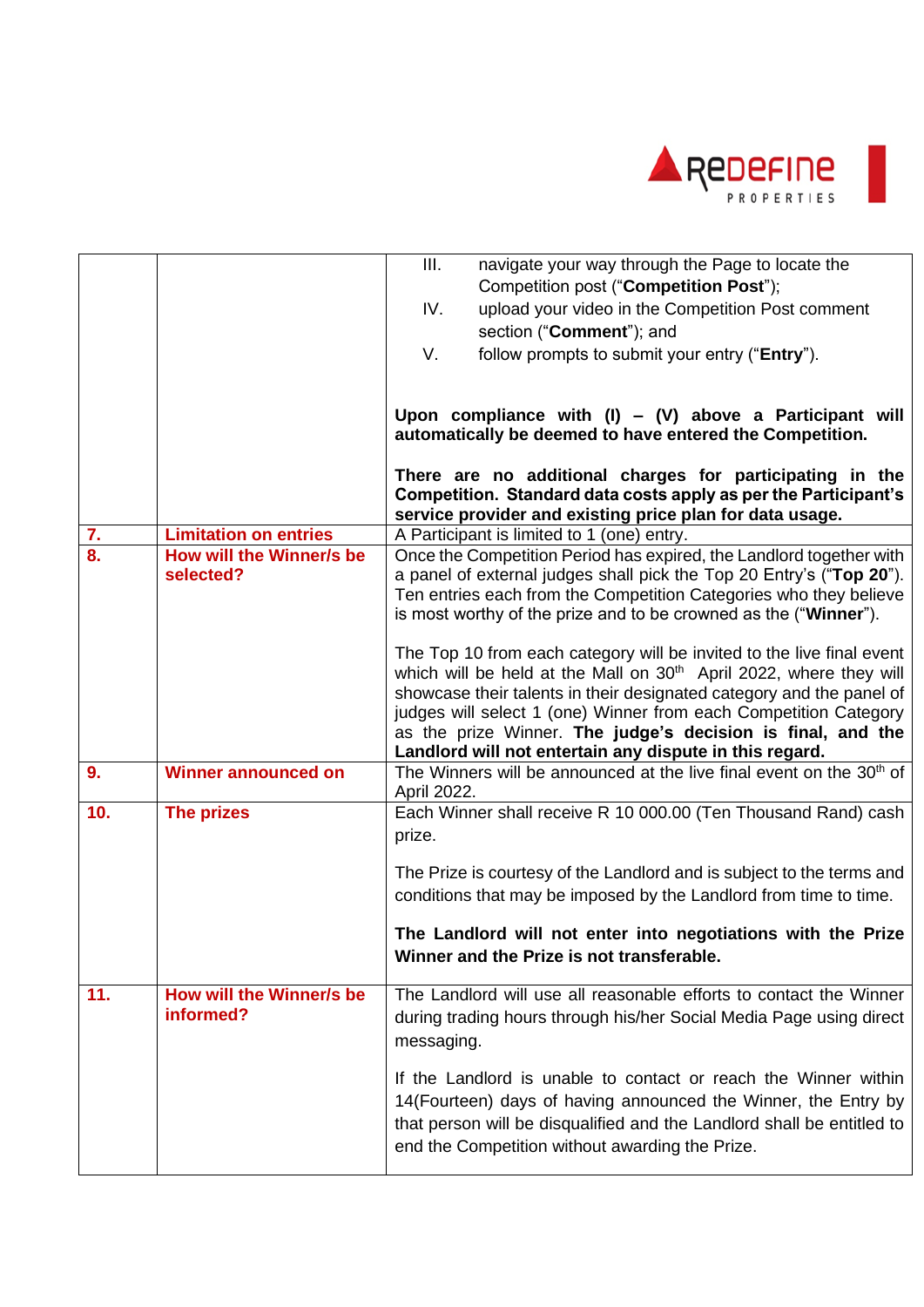

| 12. | <b>Upliftment of prizes</b>                            | Once the Winner has been announced, the Winner must make their<br>way to the centre management offices ("Centre Management")<br>located at the Mall between 9h00-17h00 ("Trading Hours") Monday<br>to Friday to uplift the Prize. The Winner must: (i) appear in person;<br>and (ii) be able to furnish a copy of his/her identity document or valid<br>passport upon upliftment of the Prize. The Winner acknowledges<br>and accepts that s/he will be required to complete a waiver before<br>the prize can be handed over. The Landlord reserves the right to<br>withhold the Prize until the Winner completes same                                                                                                                                                                                                                                                                                                                                                                     |
|-----|--------------------------------------------------------|--------------------------------------------------------------------------------------------------------------------------------------------------------------------------------------------------------------------------------------------------------------------------------------------------------------------------------------------------------------------------------------------------------------------------------------------------------------------------------------------------------------------------------------------------------------------------------------------------------------------------------------------------------------------------------------------------------------------------------------------------------------------------------------------------------------------------------------------------------------------------------------------------------------------------------------------------------------------------------------------|
| 13. | <b>Deadline for claiming</b><br>prizes                 | If the Winner does not collect the Prize within 14 (Fourteen) days of<br>being informed that he/she has won, the Winner shall be deemed to<br>have automatically forfeited the Prize.                                                                                                                                                                                                                                                                                                                                                                                                                                                                                                                                                                                                                                                                                                                                                                                                      |
| 14. | <b>Data usage and Privacy</b><br>policy                | Participants are fully aware that in order for the Landlord to offer the<br>Competition, the Landlord may collect and use personal information<br>of the Participants. The personal information may include but is in<br>no way limited to a Participant's:<br>a. First name and surname;<br>b. Physical address;<br>c. Email address;<br>d. Mobile number; and/or<br>e. Images/photographs.<br>Personal information which a Participant provides to the Landlord<br>when entering the Competition, may, subject to prevailing law, be<br>used for future marketing activity by the Landlord, unless the<br>Participant duly notifies the Landlord that he/she wishes to opt out<br>of receiving such marketing communications. The Landlord<br>warrants that the personal information will be treated in a<br>confidential manner and will not be shared with any unauthorised<br>third parties. The Landlord will disclose the personal information<br>only if required to do so by law. |
| 15. | <b>Platform where these T's</b><br>& C's can be found: | For the duration of the Competition Period, a copy of these T's and<br>C's can, at no cost -<br>Facebook:<br>L.<br>https://www.facebook.com/MallatScottsville/                                                                                                                                                                                                                                                                                                                                                                                                                                                                                                                                                                                                                                                                                                                                                                                                                             |
|     |                                                        | Ш.<br>Instagram<br>https://www.instagram.com/temallatscottsville/                                                                                                                                                                                                                                                                                                                                                                                                                                                                                                                                                                                                                                                                                                                                                                                                                                                                                                                          |
| 16. | <b>General terms</b>                                   | I.<br>The Landlord reserves the right to terminate the<br>Competition with immediate effect before the end of the<br>Competition Period at any time, if deemed necessary in<br>its sole discretion or if circumstances arise outside of its                                                                                                                                                                                                                                                                                                                                                                                                                                                                                                                                                                                                                                                                                                                                                |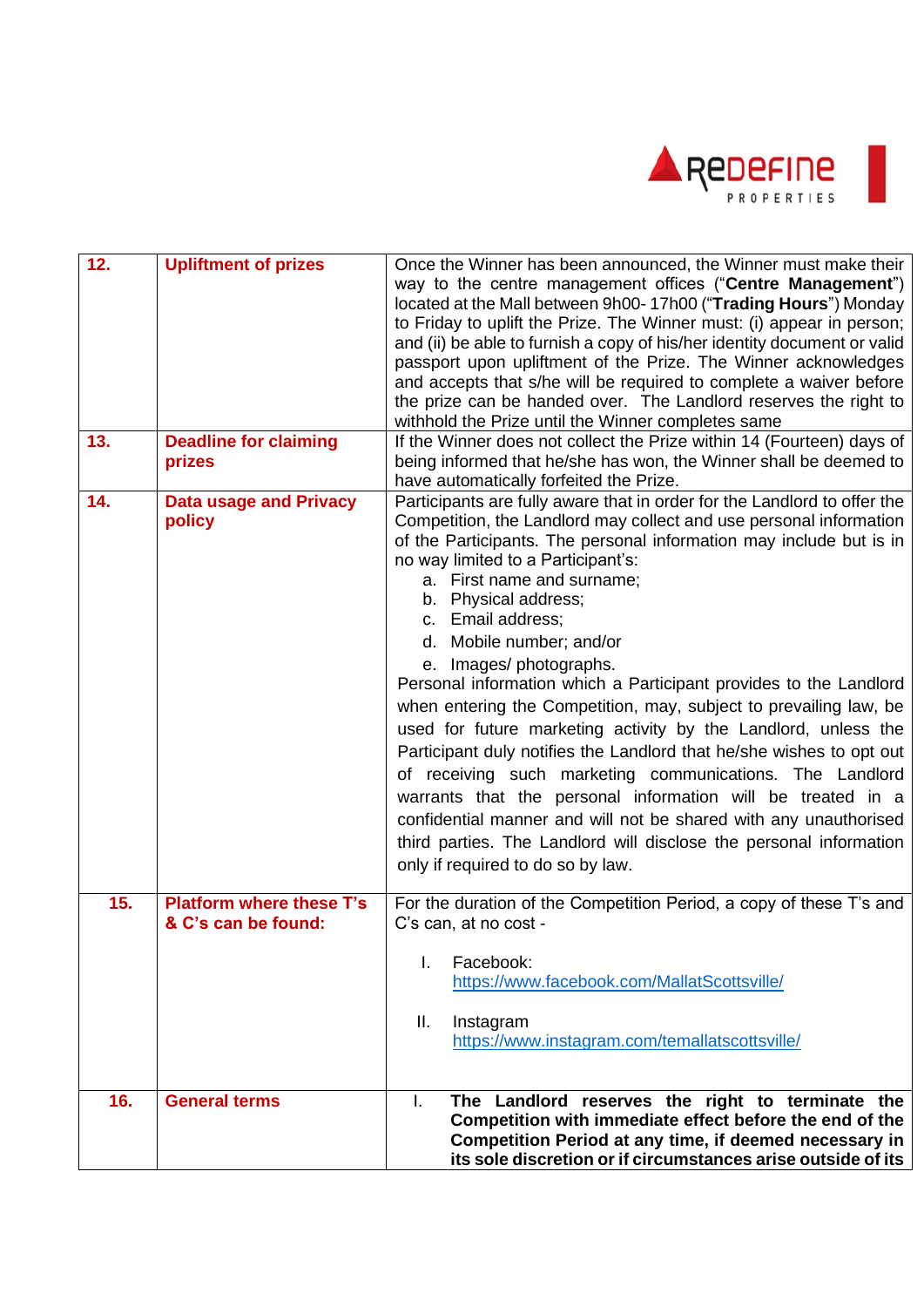

|  |       | control. No Participant will have any claim against the<br>Landlord for such a termination.                            |
|--|-------|------------------------------------------------------------------------------------------------------------------------|
|  | Ш.    | The Landlord shall not be responsible for any loss or                                                                  |
|  |       | misdirected entries, including but not limited to entries                                                              |
|  |       | that were not received due to any failure of hardware,                                                                 |
|  |       | software, or other computer or technical systems                                                                       |
|  |       | affecting participating in the Competition.                                                                            |
|  | III.  | Participation in the Competition constitutes automatic                                                                 |
|  |       | acceptance of the T's and C's contained herein and the                                                                 |
|  |       | Participant agrees to abide by the T's and C's.                                                                        |
|  | IV.   | Winners may not win any Mall Competition more than                                                                     |
|  |       | once in a 30-day period. Any winners drawn who have                                                                    |
|  |       | won in the last 30 days will be disqualified from any such                                                             |
|  |       | Competition and another winner will be drawn.                                                                          |
|  | V.    |                                                                                                                        |
|  |       | All Winners in respect of the Competition may be requested<br>to be photographed so that their photographs may be used |
|  |       | for future promotional purposes in relation to the Mall.                                                               |
|  |       | Promoting platforms will include the Mall Social Media,                                                                |
|  |       | website page and shopping centre retail industry                                                                       |
|  |       | publications. No fees will be payable in this regard. The                                                              |
|  |       | Winners will be given the opportunity to decline the                                                                   |
|  |       | publication of their images.                                                                                           |
|  | VI.   | The Landlord does not make any representations or give                                                                 |
|  |       | any warranties, whether express or implicit, that the                                                                  |
|  |       | Participant's participation in this Competition will                                                                   |
|  |       | necessarily result in the Participant winning a prize or                                                               |
|  |       | that the aforesaid Prizes will meet the Participant's                                                                  |
|  |       | unique requirements, preferences, standards<br>or.                                                                     |
|  |       | expectations.                                                                                                          |
|  | VII.  | To the extent permissible in law, the Landlord is not                                                                  |
|  |       | responsible and cannot be held liable for any accident,                                                                |
|  |       | injury, harm, death, loss or damages of whatsoever                                                                     |
|  |       | nature, howsoever arising, as a result of the                                                                          |
|  |       | Participant's participation in this Competition, unless                                                                |
|  |       | the Landlord acted fraudulently or with gross                                                                          |
|  |       | negligence.                                                                                                            |
|  | VIII. | Participants are obliged to comply with all applicable                                                                 |
|  |       | laws, including those laws protecting the intellectual                                                                 |
|  |       | property rights of other parties.                                                                                      |
|  | IX.   | These T's and C's will be construed, interpreted and                                                                   |
|  |       | enforced in terms of South African law.                                                                                |
|  | Х.    | The Landlord will make a final and binding decision in                                                                 |
|  |       |                                                                                                                        |
|  |       | respect of all matters relating to the results, qualifiers                                                             |
|  |       | and disputes relating to the Competition and no                                                                        |
|  |       | correspondence will be entered into.                                                                                   |
|  |       |                                                                                                                        |